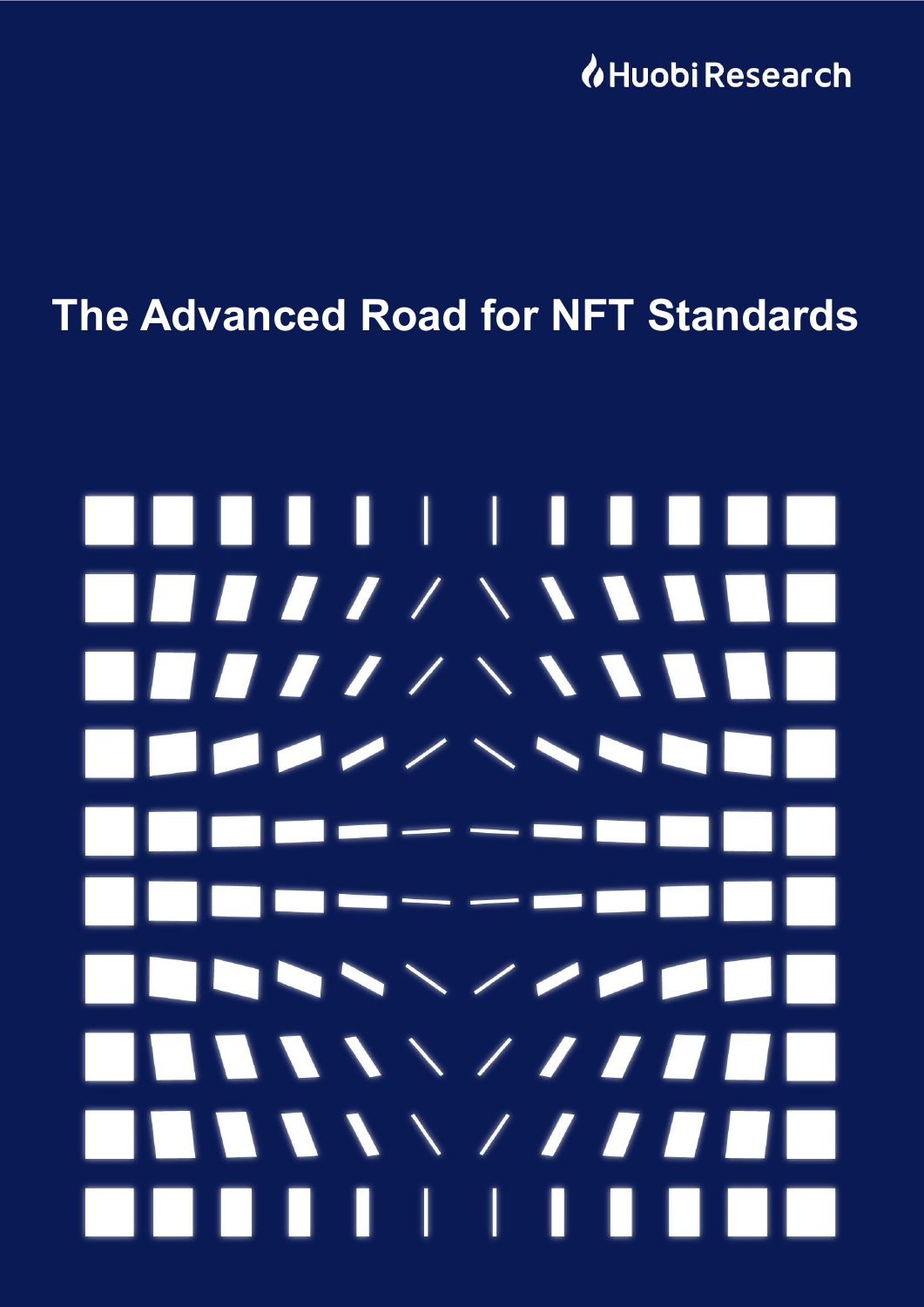### **The Advanced Road for NFT Standards**

The Non-Fungible Token (NFT) market seems prosperous of late. The total traded volume for 30 days reached US\$6.2B, according to data from NFTGO. Unlike other tokens, the minimum unit of NFT is 1, which means it cannot be split. The fundamental reason for determining the properties of these tokens is that they refer to different contract standards. The most common tokens, such as \$APE tokens, are issued under the ERC-20 standard, which can be exchanged casually, as well as split and integrated. Unlike ERC-20, most NFTs follow the ERC-721 (Ethereum Request for Comments 721) standard, which is the standard implemented by most NFTs on Ethereum. Tokens under this standard are not exchangeable, which represents the uniqueness and irreplaceable nature of NFTs.

#### **1. Unfairness under the ERC-721 standard**

By understanding the ERC-721 standard itself, we can know how an NFT is issued, minted, and priced. There are already many NFT issuance platforms which can simply issue NFTs without know any coding knowledge. For example, on OpenSea, users only need a file (JPG, PNG, GIF, SVG, MP4, WEBM, MP3, WAV, OGG, GLB, GLTF) and a wallet to issue an NFT. Minting an NFT involves performing one operation and paying the gas fee once. If you wish to mint an NFT series, the gas fee needs to be paid multiple times. This is in accordance with the ERC-721 standard and obviously inconvenient for minting a series of NFTs.

All NFTs have a uint256 variable called tokenID. Contract address and uint256 tokenID represent an NFT's uniqueness in the entire blockchain. Only after the previous tokenID has been minted can the next tokenID start. In addition, NFTs have some properties that determine their rarity. Take Azuki as an example. There is a total of 10,000 NFTs that have been issued. Each NFT has 9 properties, including clothing, eyes, etc., and the project will set the probability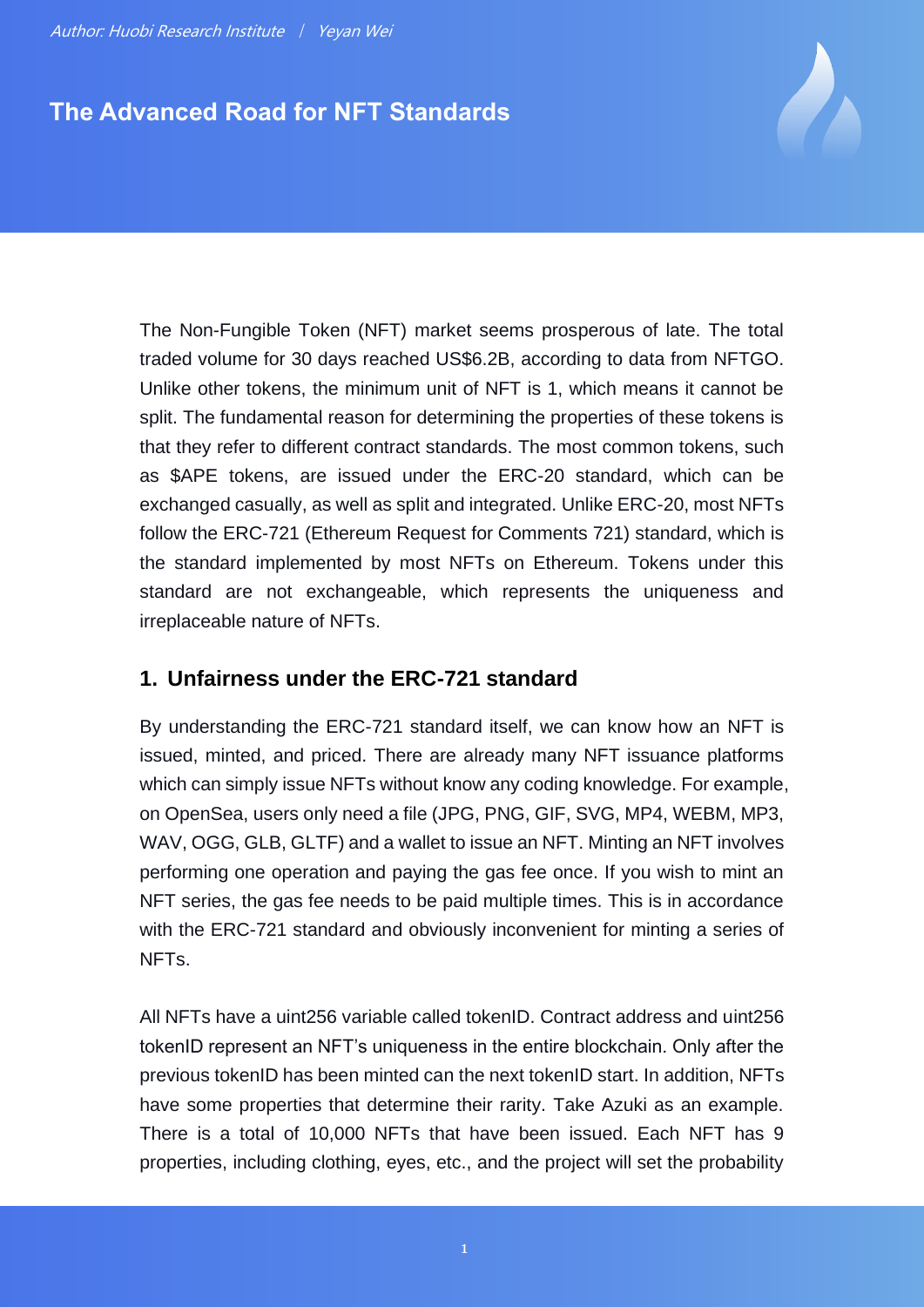of various rare properties, resulting in a series of NFTs with different rarity levels. The rarer the NFT in the market, the higher its price.



Graph.1 Azuki NFT #2550 properties and rarity

As a buyer, we hope to mint the rare NFTs when they are first issued. It feels akin to opening a mystery bag, which requires luck to obtain the one you want. But in the world of NFTs, sometimes getting the rare NFTs may not be related to luck. Shortly before the NFT series is about to be issued, project developers will put the NFT's tokenID and the metadata's storage address hash (may be IPFS hash) in the smart contract. This way, buyers have the opportunity to obtain the tokenID corresponding to the rare NFT before it is minted. An on-site bot can then be used to mint the NFT at the appropriate time to obtain the rare NFT.

In order to avoid the above situation, some projects will choose to randomly distribute NFTs with different properties according to the tokenID, after all NFT series products are completely minted. However, this means that users cannot know in advance whether this distribution is fair or not, because the right to issue NFTs lies in the hands of the project developers, which is centralized.

Except for NFT issuance and minting, the issuance and pricing patterns of NFTs are also full of tricks at present. The pricing right is totally controlled by the project side, and users only make purchase choices with limited information. This is likely to result in the highest price on the day of issuance, as shown in Graph.2. And this is also the general case for NFT price changes.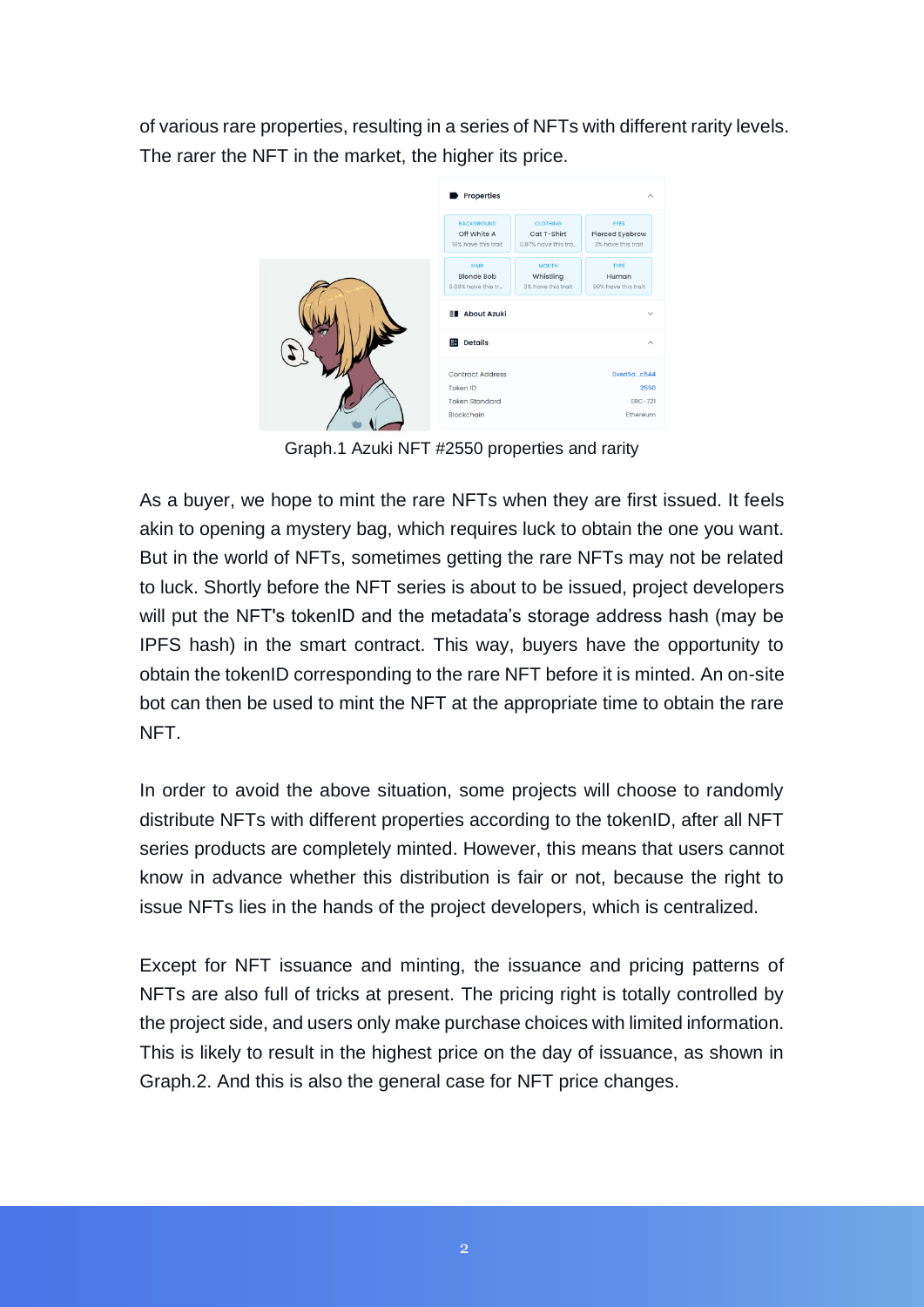

The phenomenon of unfairness in the current NFT market described above may cause users to suffer property losses with the unequal distribution of information. There are also a lot of new projects trying to find solutions to these problems. For example, random allocation of NFTs in a more decentralized way, or actively build and empower NFT communities and establish whitelists. However, there are also some who envision new ERC standards that will help solve such problems.

#### **2. ERC-721A and Azuki's new gameplay**

The floor price of the Azuki project has been increasing since January. Except for the operation of the community brand, the project side has bold and innovative ideas and acted on some of them. In order to solve the problem of paying more gas fees for minting multiple NFTs, Azuki proposed a new NFT standard: ERC-721A. This standard allows for the gas cost of minting multiple NFTs to be nearly equal to that of minting one NFT.

ERC-721 implements NFT minting by updating the data of the NFT holder's address according to each NFT. In ERC-721A, a batch of NFT is minted, and the holder's address is updated only once. This needs to meet two preconditions: 1. Confirm whether the user has enough balance to mint when the user proposes batch minting request; 2. The NFT minted in batch by the user is of a continuous tokenID. In addition, ERC-721A removes the redundant storage brought by ERC-721.

Implementation is also quite crafty. We shall use an example from the Azuki project's official introduction to illustrate this here. Alice minted NFTs numbered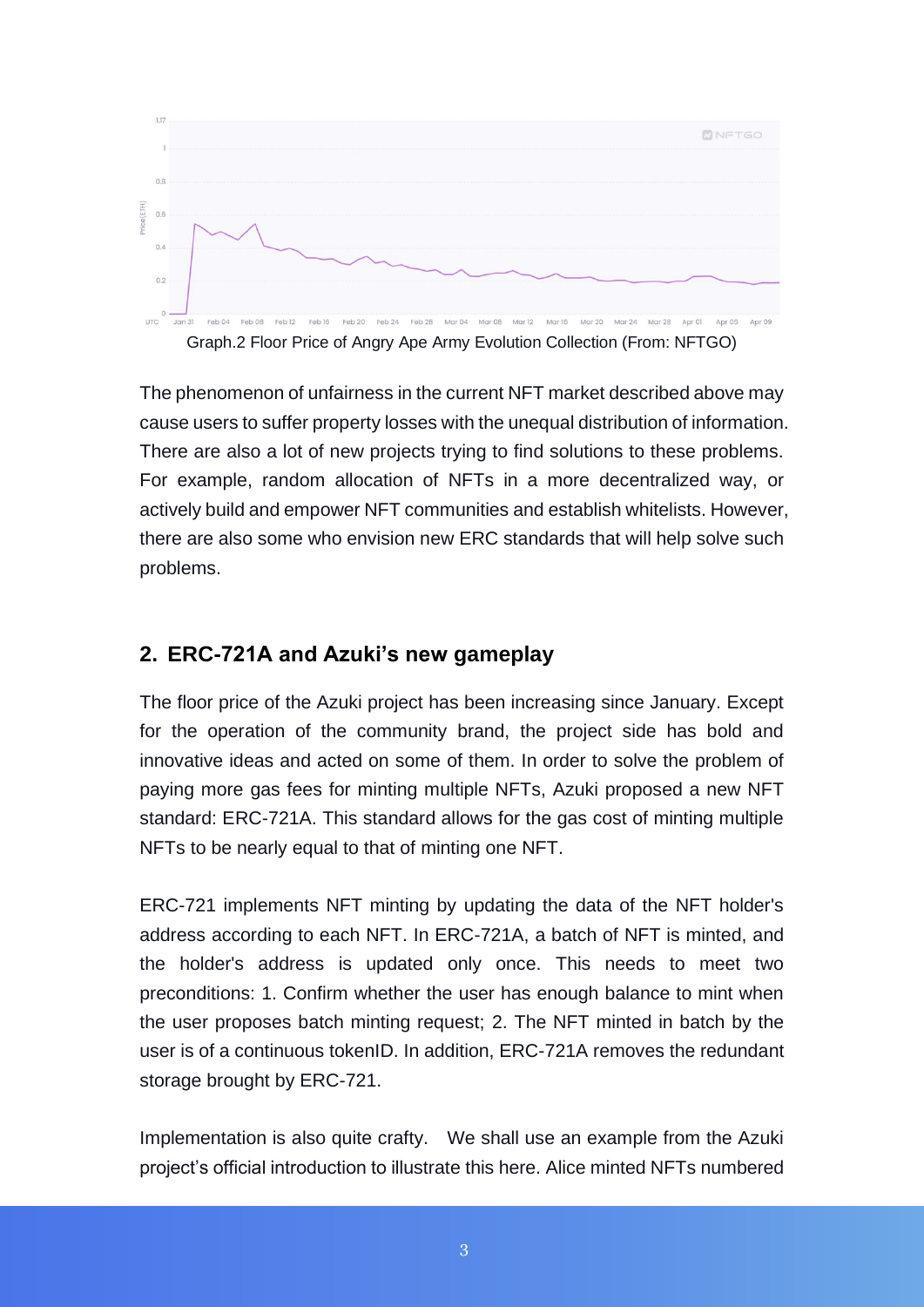#100, #101, #102, while Bob minted NFTs numbered #103, #104. Under the ERC-721A standard, it is only necessary to update the information of holders Alice and Bob under the NFTs of #100 and #103, respectively. If you wish to know the owner of #102, you just need to traverse to the nearest address, which would lead to the owner of #100. There will obviously still be risks, but Alice can always attach her own address to all her NFTs. In this way, we can avoid the problem of high gas fees. The real purpose of ERC-721A lies in saving gas fees for users, which is still a necessity for projects on Ethereum.



Graph.3 Alice and Bob batch mint

#### **3. The Road Not Taken: ERC-721R**

Currently, there are several standards called ERC-721R, which are some new NFT standards that have been hotly debated recently. Two of the most famous ones attempt to solve the above unfairness issues with ERC721: 1. ERC-721R proposed by exo-digital-labs provides trustless refunds; 2. ERC-721R proposed by erc721r.org provides a solution to the rare NFT distribution.

#### (1) **Trustless refund mechanism**

The ERC-721R standard proposed by exo-digital-labs aims to build a healthy and stable NFT ecosystem. It provides buyers with greater protection by offering a refund mechanism. The standard provides project designers with two parameters: the refund waiting period and the refund ratio. For NFT projects implemented under the ERC-721R standard, the funds spent by users will be managed by smart contracts, and the project designers will not be able to withdraw funds until the refund waiting period ends. During the waiting period, users can return their NFTs to the smart contract and get their ETH back at any time.

During the refund waiting period, the price of the returned funds will become the lowest price of the floor price, which can effectively guarantee the rights of investors. For buyers, there is a period of low risk, but after the waiting period, it is still difficult to judge whether the NFT price can be maintained. But this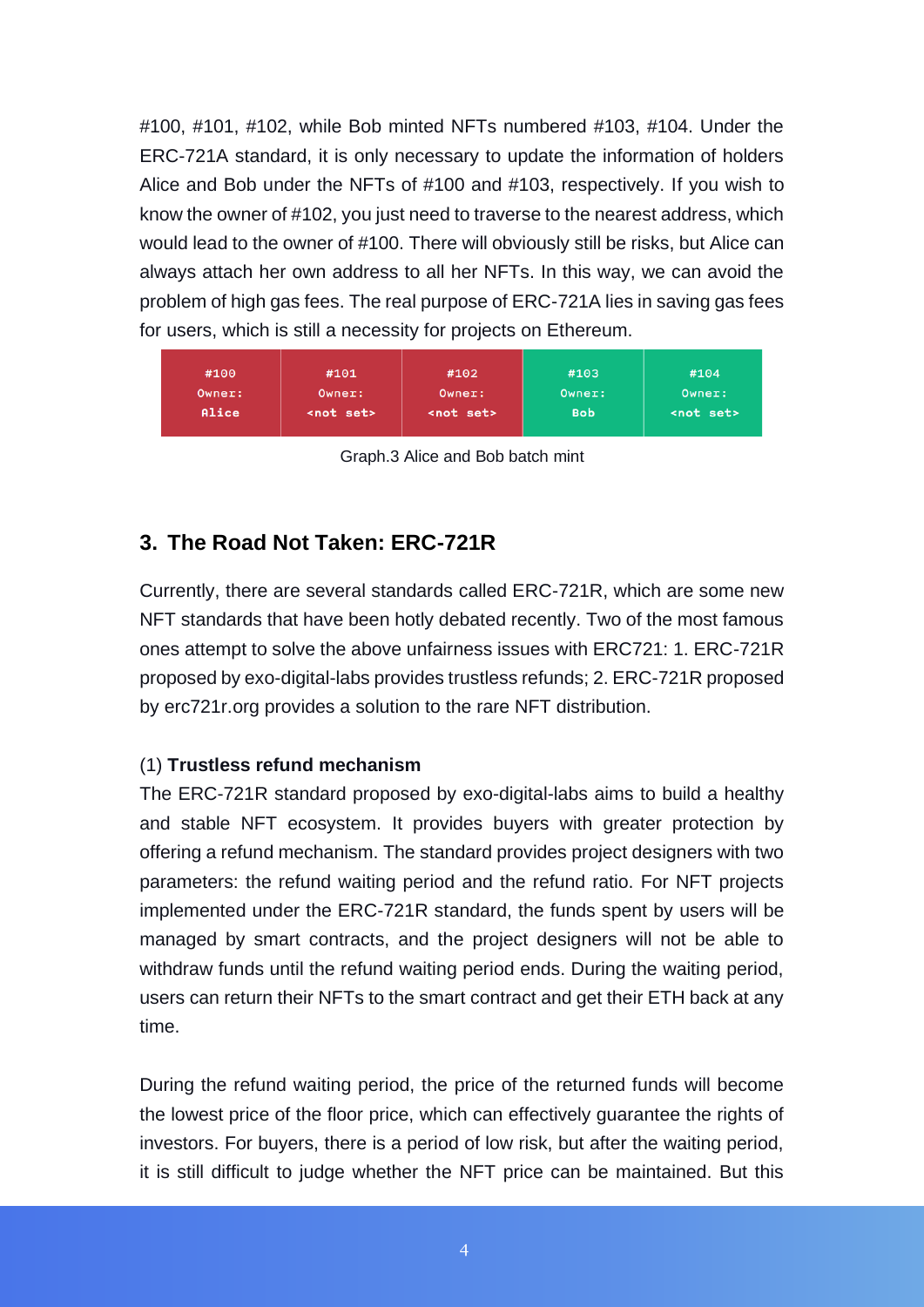prevents some worthless NFT projects from launching. This entails a greater responsibility for project designers, who have to deal with, the consequences of not having a source of funds during the refund waiting period. ERC-721R seems to be beneficial for the development of the entire industry, but it still depends on the willingness of adoption by the project designers themselves. At present, three NFT projects have adopted this standard, namely CryptoFighters, Exodia, and Curious Addys Trading Club.

#### (2) **Pseudo-random allocation of rare NFTs**

How to distribute rare NFTs to minters more fairly is ERC-721R by erc721r.org's aim. It is the exact opposite of the existing NFT minting method by randomly minting tokenIDs and deterministically assigning metadata. The random assignment of tokenIDs, which is actually pseudo-random, sets an initial value based on the timestamp of the minted block. It uses the Fisher-Yates method to select an available tokenID based on a set of numbers and indexes.

This fairness from the pseudo-random assignment method can only be broken if the buyer colludes with the consensus nodes in the blockchain and sets the block's timestamp in advance. However, the cost for doing so is high and it is difficult to achieve. Therefore, even though ERC-721R uses pseudo-random assignment of tokenIDs, it can effectively ensure the fair launch of rare NFTs. Nevertheless, the method of extracting the block hash value and traversing the tokenID is very gas-consuming and not friendly to users.

|                | keccak256(                   |
|----------------|------------------------------|
|                |                              |
|                | abi.encode(                  |
| $\overline{3}$ | mintTargetAddress,           |
| $\overline{4}$ | tx.gasprice,                 |
| 5              | block.number,                |
| 6              | block.timestamp,             |
| 7              | block.difficulty,            |
| 8              | blockhash(block.number - 1), |
| $\overline{9}$ | address(this),               |
| 10             | updatedNumAvailableTokens    |
| 11             |                              |
| $12$ );        |                              |
|                |                              |

Graph.4 Blockhash code

The value of the setting standards lies in unifying the basic attributes of NFT products, and to better facilitate developers to focus on the NFT content. The above proposed improvements to the ERC-721 standard offer some solutions to specific problems. There are also standards launched according to different